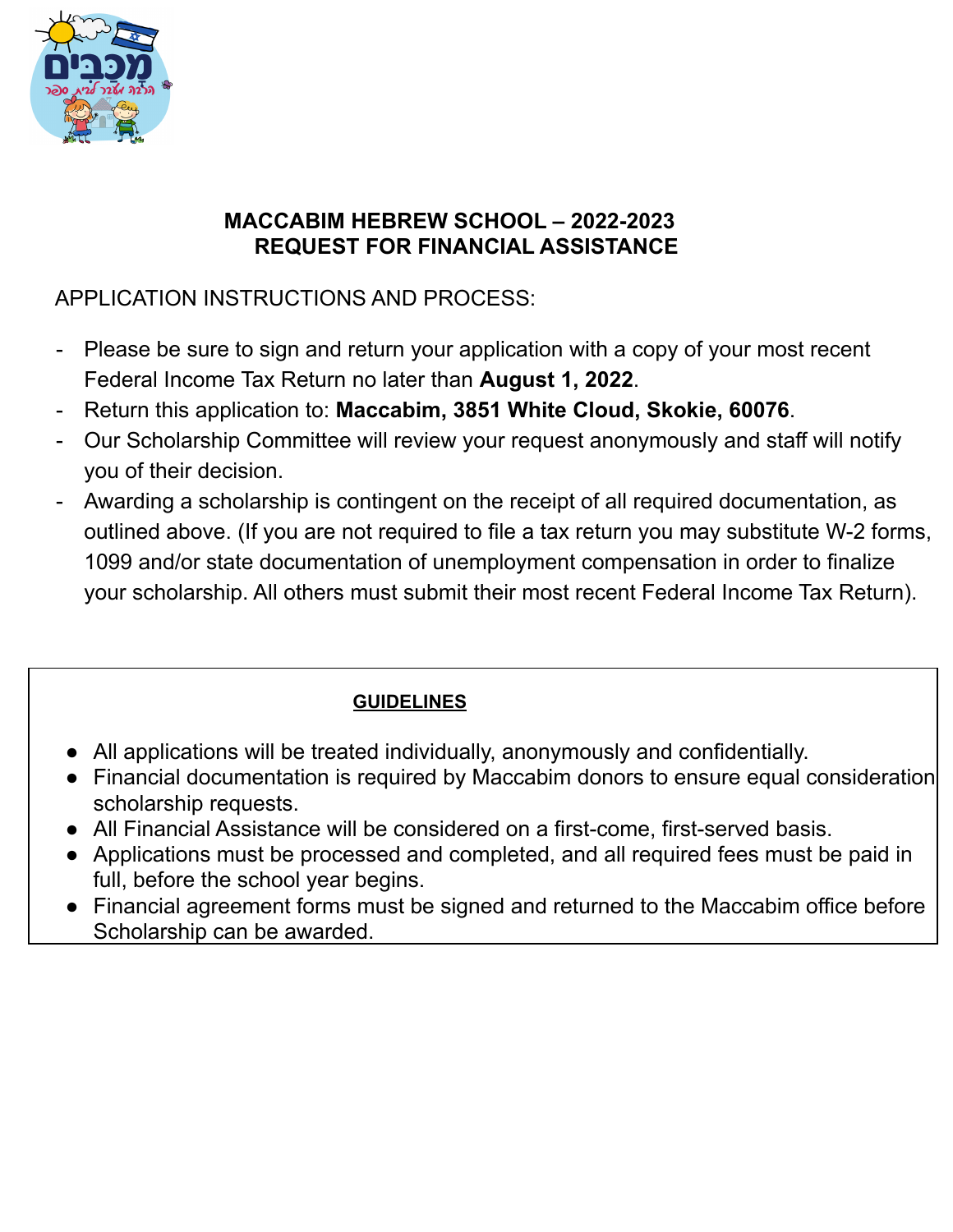

# Maccabim Hebrew School, 2022-2023

## **REQUEST FOR FINANCIAL ASSISTANCE CONFIDENTIAL**

| <b>FAMILY INFORMATION</b>                                                        |
|----------------------------------------------------------------------------------|
| Last Name ________________                                                       |
| Address __________________________________City/State/Zip _______________________ |
| Home Phone ( )__________________                                                 |
|                                                                                  |
| Occupation ____________________                                                  |
|                                                                                  |
| () Full Time () Part Time Hours/Week ___________                                 |
|                                                                                  |
| Occupation ____________________                                                  |
|                                                                                  |
| () Full Time () Part Time Hours/Week __________                                  |
| <b>Marital Status:</b> Single Married Divorced Separated                         |
| Household Makeup (Check all that apply)                                          |
| ____ Parents(1 or 2). ___ Grandparents. ____ # of children in house              |
|                                                                                  |
|                                                                                  |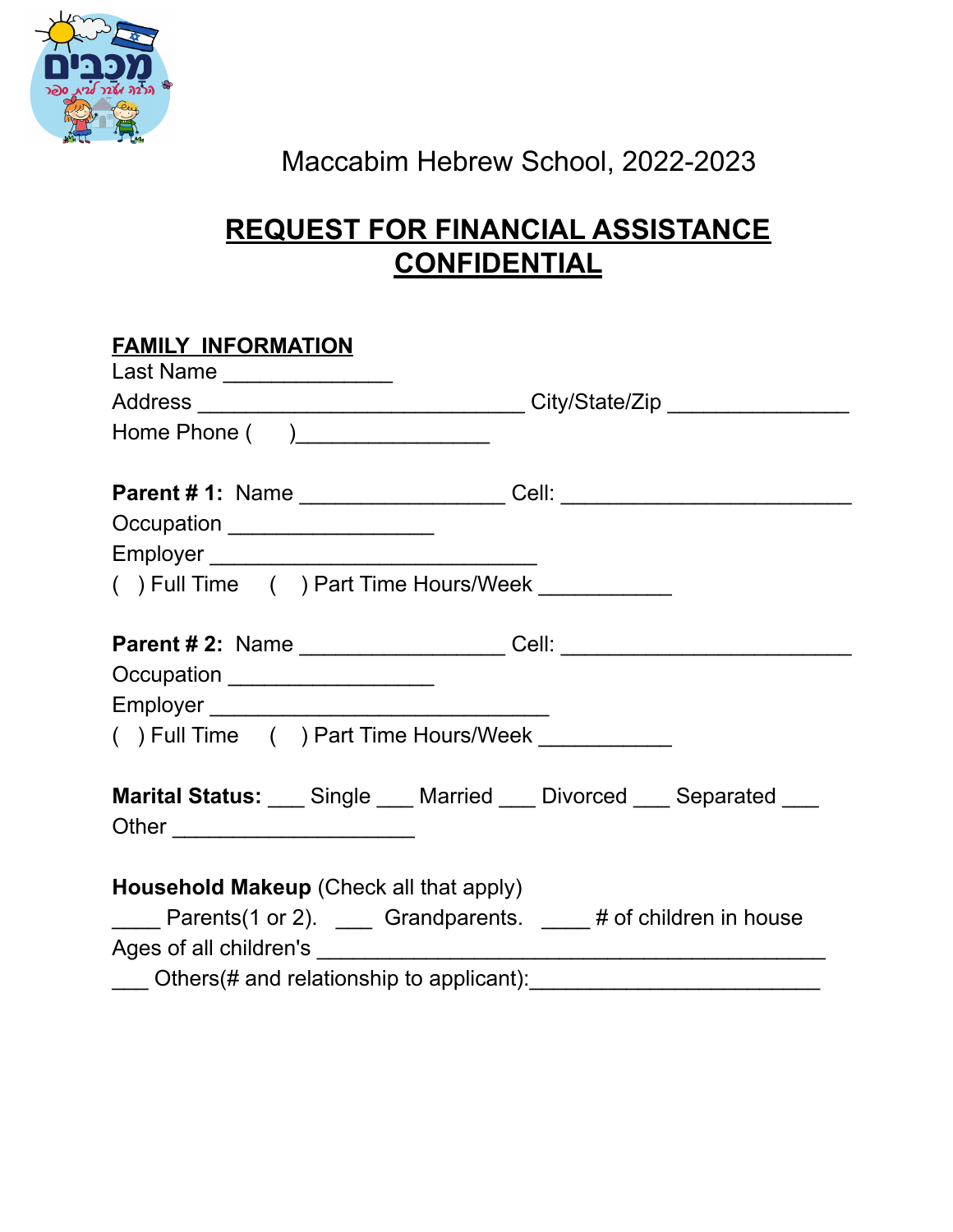

### **FINANCIAL INFORMATION**

(All information must be filled out in order for your request to be considered)

### **Amount of this year's discount request \$ \_\_\_\_\_\_\_\_\_\_\_\_\_\_\_**

(this line MUST be filled in)

Have you received Financial Assistance from Maccabim previously? Yes\_\_\_\_ Year \_\_\_\_\_\_\_\_\_\_ Amount \$\_\_\_\_\_\_\_\_\_\_\_\_\_  $No$   $\_\_$ 

Total # of Years with Maccabim \_\_\_\_\_\_\_\_\_

#### **ANNUAL INCOME 2020.**

**Do not omit any items; fill in an amount or N/A (not applicable).**

| Household Annually Gross Wages \$                                                 |  |
|-----------------------------------------------------------------------------------|--|
| Bonus/Commissions \$                                                              |  |
| Unemployment Compensation \$                                                      |  |
|                                                                                   |  |
| Alimony/Maintenance \$                                                            |  |
| Social Security Benefits \$                                                       |  |
| Disability Benefits \$                                                            |  |
| Other income(e.g., rentals, business, grandparent assistance, etc.) $\frac{1}{2}$ |  |
| <b>TOTAL INCOME: \$</b>                                                           |  |

### **PAYMENTS SCHEDULE**

For your convenience, Tuition can be paid in several payments. please select a preferred payment scheduled:

- A) Three (3) equal payments
- B) Five (5) equal payments
- C) Six (6) equal payments

First & Last Name of Party Responsible for Payment Phone # \_\_\_\_\_\_\_\_\_\_\_\_\_\_\_\_\_

Relationship to Student **Exercise 20** Figures 20 Figures 20 Figures 20 Figures 20 Figures 20 Figures 20 Figures